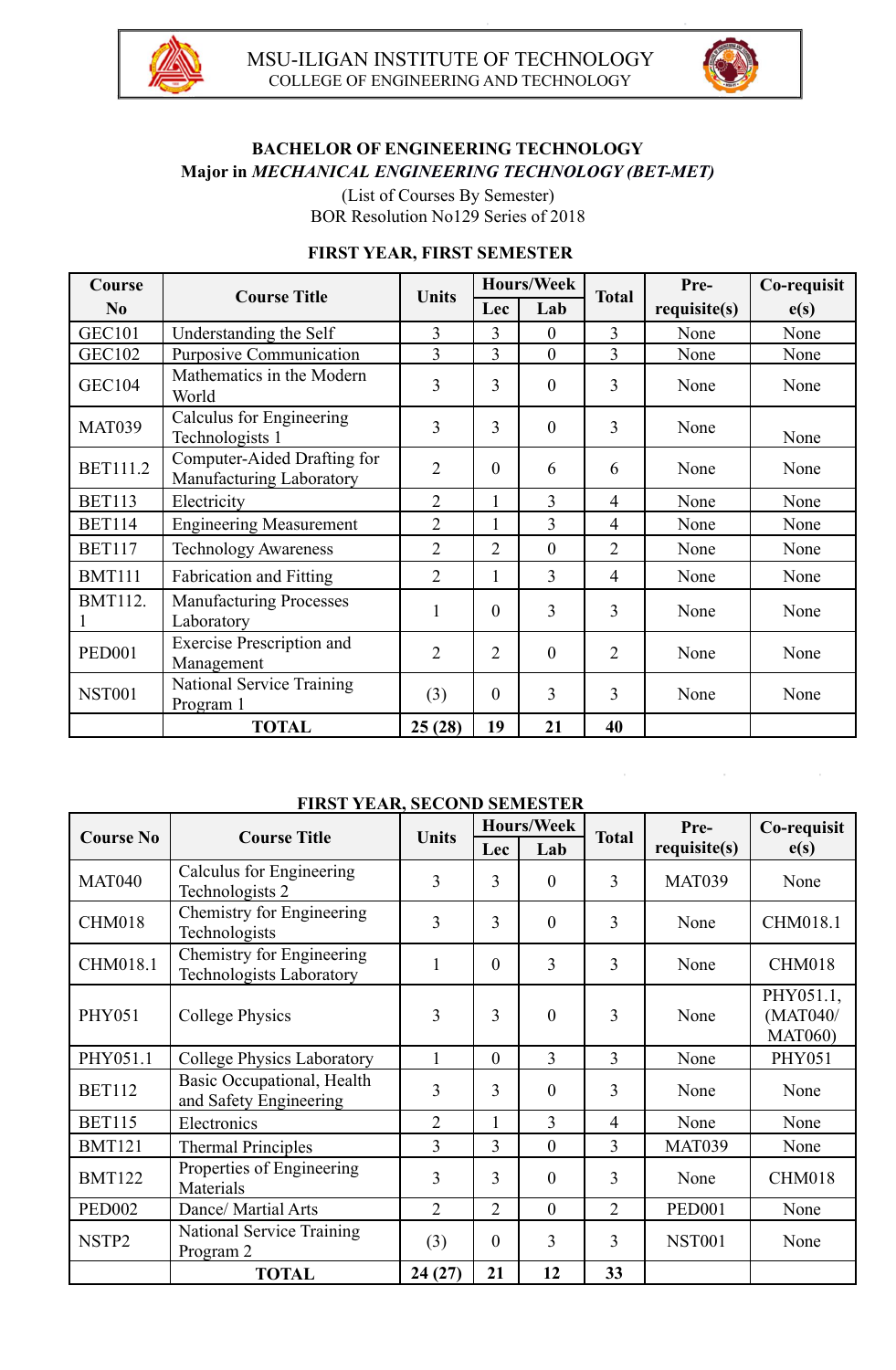

 $\overline{\phantom{a}}$ 



| <b>Course No</b> | <b>Course Title</b>                                            | <b>Units</b>   | <b>Hours/Week</b> |          | <b>Total</b>   | Pre-          | Co-requisit |
|------------------|----------------------------------------------------------------|----------------|-------------------|----------|----------------|---------------|-------------|
|                  |                                                                |                | <b>Lec</b>        | Lab      |                | requisite(s)  | e(s)        |
| <b>GEC106</b>    | Art Appreciation                                               | 3              | 3                 | $\theta$ | 3              | None          | None        |
| <b>BET119</b>    | <b>Engineering Mechanics</b>                                   | 3              | 3                 | $\theta$ | $\overline{3}$ | <b>PHY051</b> | None        |
| <b>BMT131</b>    | <b>Heat Treatment and Material</b><br>Testing                  | 3              | $\overline{2}$    | 3        | 5              | <b>BMT122</b> | None        |
| <b>BMT132</b>    | <b>Fluid Mechanics for</b><br><b>Engineering Technologists</b> | 3              | $\overline{2}$    | 3        | 5              | <b>PHY051</b> | None        |
| <b>BMT133</b>    | <b>Heat Transfer</b>                                           | 3              | 3                 | $\theta$ | 3              | <b>BMT121</b> | None        |
| <b>BMT134.2</b>  | <b>Engine and Auxiliary</b><br><b>Systems Laboratory</b>       | $\overline{2}$ | $\theta$          | 6        | 6              | None          | None        |
| <b>BMT135</b>    | Strength of Materials for<br><b>Engineering Technologists</b>  | $\overline{2}$ |                   | 3        | 4              | <b>BMT122</b> | None        |
| <b>BMT136</b>    | Refrigeration Technology<br>and Applications                   | $\overline{2}$ |                   | 3        | 4              | <b>BMT121</b> | None        |
| <b>PED003</b>    | Individual/Dual Sports/<br>Traditional/Recreational<br>Games   | $\overline{2}$ | $\overline{2}$    | $\theta$ | $\overline{2}$ | <b>PED001</b> | None        |
|                  | <b>TOTAL</b>                                                   | 23             | 17                | 18       | 35             |               |             |

## **SECOND YEAR, FIRST SEMESTER**

### **SECOND YEAR, SECOND SEMESTER**

| <b>Course No</b>   | <b>Course Title</b>                                                  | <b>Units</b>   | <b>Hours/Week</b> |                | <b>Total</b>   | Pre-            | Co-requisit   |
|--------------------|----------------------------------------------------------------------|----------------|-------------------|----------------|----------------|-----------------|---------------|
|                    |                                                                      |                | Lec               | Lab            |                | requires(s)     | e(s)          |
| <b>FPE101</b>      | <b>Fundamentals of Peace</b><br>Education                            | 3              | 3                 | $\theta$       | 3              | None            | None          |
| <b>BET116</b>      | <b>Technical Writing</b>                                             | 3              | 3                 | $\theta$       | 3              | None            | None          |
| <b>BMT141</b>      | Kinematics of Machine<br>Elements                                    | $\overline{2}$ | $\mathbf{1}$      | 3              | $\overline{4}$ | <b>MAT040</b>   | None          |
| <b>BMT142</b>      | <b>Fuels And Combustion</b>                                          | 3              | 3                 | $\overline{0}$ | 3              | CHM018          | None          |
| <b>BMT143.2</b>    | Automotive Electrical and<br><b>Electronic Systems</b><br>Laboratory | $\overline{2}$ | $\overline{0}$    | 6              | 6              | <b>BMT134.2</b> | None          |
| <b>BMT144</b>      | Machine Parts Design                                                 | $\overline{2}$ | $\mathbf{1}$      | 3              | $\overline{4}$ | <b>BMT135</b>   | None          |
| <b>BMT145</b>      | <b>Advance Machine Tools</b><br>Practices                            | $\overline{2}$ | 1                 | 3              | 4              | <b>BET111</b>   | None          |
| <b>BMT146</b>      | Air Conditioning<br>Technology and<br>Applications                   | $\overline{2}$ | $\mathbf{1}$      | 3              | $\overline{4}$ | <b>BMT121</b>   | None          |
| <b>BMT147</b>      | Refrigeration<br><b>Instrumentation and Controls</b>                 | $\overline{2}$ | $\mathbf{1}$      | 3              | $\overline{4}$ | <b>BMT136</b>   | <b>BMT146</b> |
| PED <sub>004</sub> | <b>Team Sports</b>                                                   | $\overline{2}$ | $\overline{2}$    | $\theta$       | $\overline{2}$ | <b>PED001</b>   | None          |
|                    | <b>TOTAL</b>                                                         | 23             | 16                | 21             | 37             |                 |               |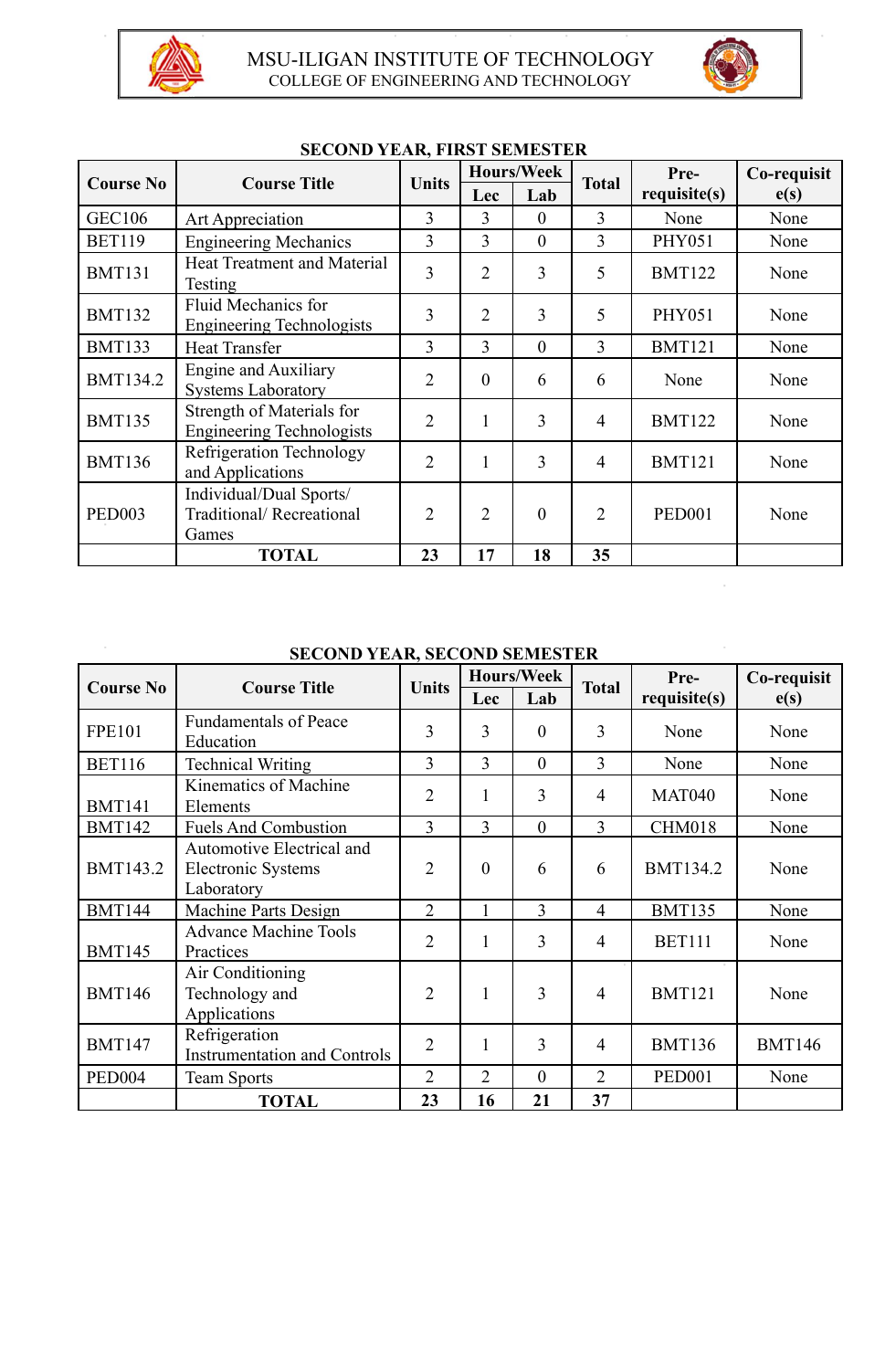



| <b>Course No</b> | <b>Course Title</b>                                                                  | <b>Units</b>   | <b>Hours/Week</b> |                | <b>Total</b>   | Pre-          | Co-requisit   |
|------------------|--------------------------------------------------------------------------------------|----------------|-------------------|----------------|----------------|---------------|---------------|
|                  |                                                                                      |                | Lec               | Lab            |                | requisite(s)  | e(s)          |
| <b>GEC105</b>    | Readings in Philippine<br><b>History</b>                                             | $\overline{3}$ | 3                 | $\theta$       | 3              | None          | None          |
| <b>GEC109</b>    | Life and Works of Rizal                                                              | 3              | 3                 | $\overline{0}$ | 3              | None          | None          |
| <b>FIL101</b>    | Wika at Kultura sa<br>MapayapangLipunan                                              | 3              | 3                 | $\overline{0}$ | 3              | None          | None          |
| <b>BET120</b>    | Data Analysis                                                                        | 3              | 3                 | $\overline{0}$ | 3              | <b>MAT039</b> | None          |
| <b>BMT151</b>    | Pneumatics and Hydraulics                                                            | $\overline{2}$ | 1                 | 3              | $\overline{4}$ | <b>BMT132</b> | None          |
| <b>BMT152</b>    | Electronic Fuel Injection and<br>Common Rail Diesel<br><b>Injection Fuel Systems</b> | $\overline{2}$ | $\mathbf{1}$      | 3              | $\overline{4}$ | <b>BMT143</b> | None          |
| <b>BMT153.2</b>  | Mechanical and Hydraulic<br>Drive Train Systems<br>Laboratory                        | $\overline{2}$ | $\theta$          | 6              | 6              | None          | <b>BMT151</b> |
| <b>BMT154</b>    | <b>Computerized Numerical</b><br><b>Control Machining</b><br>Processes               | $\overline{2}$ | $\mathbf{1}$      | 3              | $\overline{4}$ | <b>BMT145</b> | None          |
| <b>BMT155.1</b>  | Tool and Die Making<br>Laboratory                                                    | $\mathbf{1}$   | $\theta$          | 3              | 3              | <b>BMT145</b> | None          |
| <b>BMT156</b>    | Cooling Load Estimates and<br><b>Equipment Selection</b>                             | $\overline{2}$ | $\mathbf{1}$      | 3              | $\overline{4}$ | <b>BMT146</b> | None          |
|                  | <b>TOTAL</b>                                                                         | 23             | 16                | 21             | 37             |               |               |

### **THIRD YEAR, FIRST SEMESTER**

**THIRD YEAR, SECOND SEMESTER**

| <b>Course No</b> | <b>Course Title</b>                            | <b>Units</b>   | <b>Hours/Week</b> |                | <b>Total</b>   | Pre-                     | Co-requisit                     |
|------------------|------------------------------------------------|----------------|-------------------|----------------|----------------|--------------------------|---------------------------------|
|                  |                                                |                | <b>Lec</b>        | Lab            |                | requires(s)              | e(s)                            |
| <b>GEC103</b>    | The Contemporary World                         | 3              | 3                 | $\overline{0}$ | 3              | None                     | None                            |
| <b>FIL102</b>    | Ekokritisismo at<br>Pagpapahalaga sa Kalikasan | 3              | 3                 | $\overline{0}$ | 3              | <b>FIL101</b>            | None                            |
| <b>ENS191</b>    | <b>Engineering Economy</b>                     | 3              | 3                 | $\overline{0}$ | 3              | <b>GEC104</b>            | <b>ENS185/</b><br><b>BET120</b> |
| <b>BET198</b>    | <b>Research Methods</b>                        | 3              | $\overline{2}$    | 3              | 5              | <b>BET120</b>            | None                            |
| <b>BMT161</b>    | Underchasis and<br>Undercarriage System        | $\overline{2}$ | 1                 | $\overline{3}$ | $\overline{4}$ | <b>BMT153.2</b>          | None                            |
| <b>BMT162.1</b>  | Powertrain Electrification<br>Laboratory       | 1              | $\theta$          | 3              | 3              | <b>BMT152</b>            | None                            |
| <b>BMT163</b>    | Tribology                                      | $\overline{2}$ | 1                 | 3              | $\overline{4}$ | <b>PHY051</b>            | None                            |
| <b>BMT164</b>    | <b>Power Plant Technology</b>                  | $\overline{2}$ | 1                 | 3              | $\overline{4}$ | BMT121,<br><b>BMT132</b> | None                            |
| <b>BMT165</b>    | Ducting and Piping<br><b>Networks</b>          | $\overline{2}$ | 1                 | 3              | $\overline{4}$ | <b>BMT156</b>            | None                            |
| <b>BMT166</b>    | Refrigeration Equipment<br>Troubleshooting     | $\overline{2}$ | 1                 | 3              | $\overline{4}$ | <b>BMT147</b>            | None                            |
|                  | <b>TOTAL</b>                                   | 23             | 16                | 21             | 37             |                          |                                 |